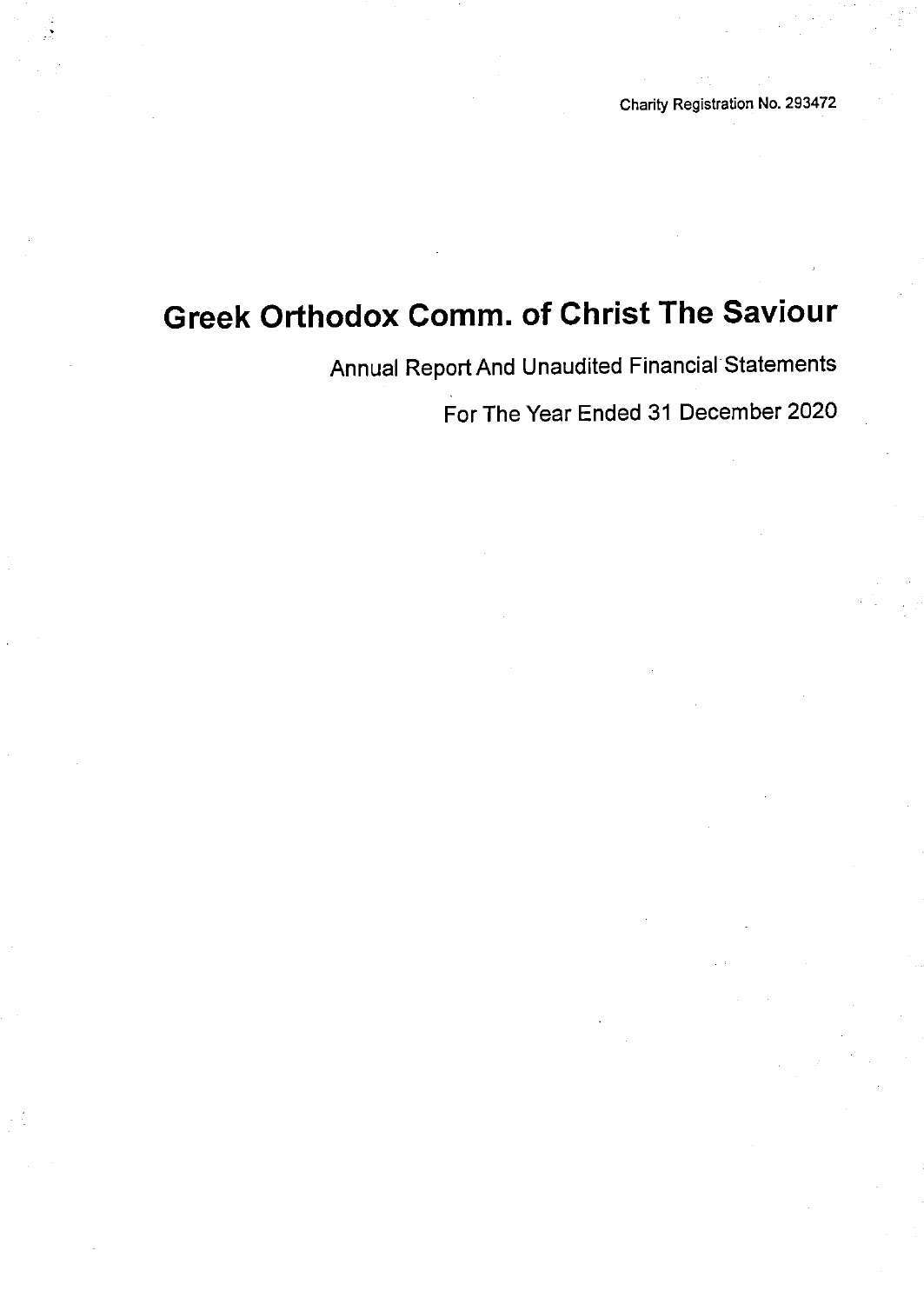Legal And Administrative Information

| Trustees             | Mr K Kokkinos<br>Mr V Vasiliou<br>Mr L Silver<br>Mr M Serghiou Lati<br>His Eminence Archbishop Niketas of<br>Thyateria and Great Britain |
|----------------------|------------------------------------------------------------------------------------------------------------------------------------------|
| Charity number       | 293472                                                                                                                                   |
| Principal address    | The Vicarage<br>3 St Michaels Rise<br>Okehampton Crescent<br>Welling<br><b>DA16 1DF</b>                                                  |
| Independent examiner | Loucas<br>71 Bellegrove Road<br>Welling<br>Kent<br><b>DA16 3PG</b>                                                                       |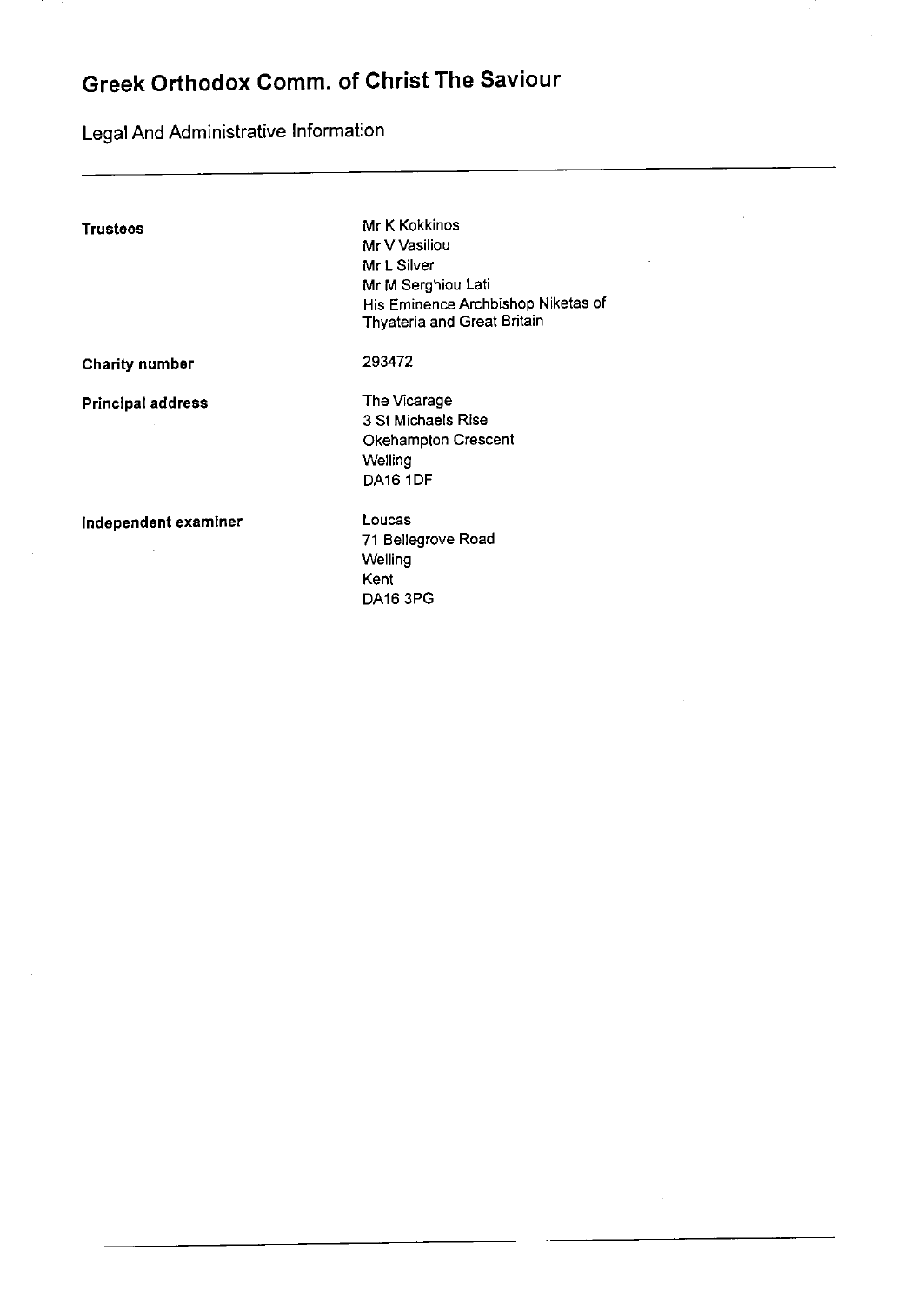<u> 1989 - John Stone, amerikansk politiker (</u>

### **Contents**

|                                   | Page     |
|-----------------------------------|----------|
| Trustees report                   | $1 - 2$  |
| Independent examiner's report     | 3        |
| Statement of financial activities | 4        |
| <b>Balance sheet</b>              | 5        |
| Notes to the financial statements | $6 - 12$ |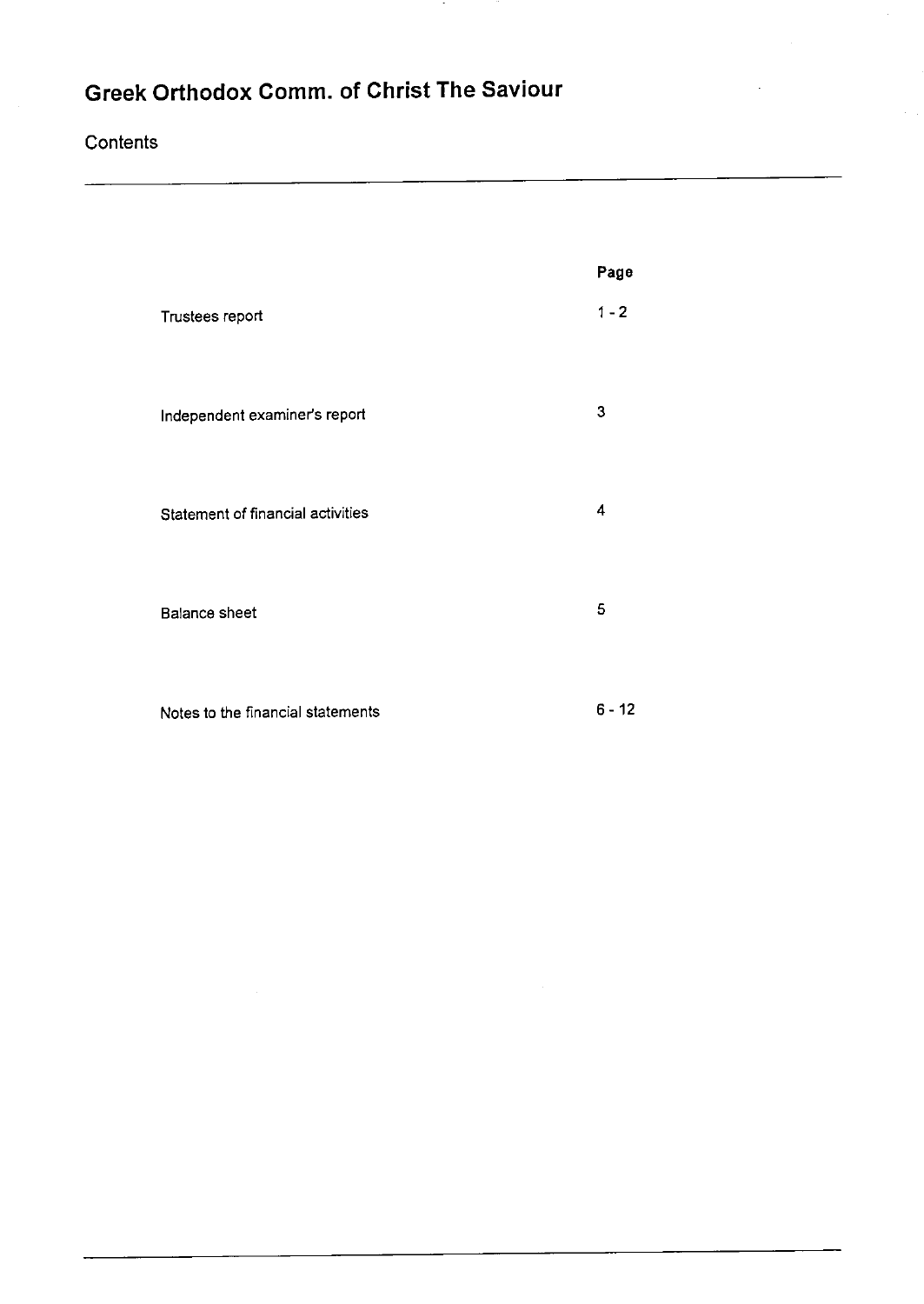#### Trustees Report

For The Year Ended 31 December 2020

The Trustees present their report and financial statements for the year ended <sup>31</sup> December 2020.

The accounts have been prepared in accordance with the accounting policies set out in note <sup>1</sup> to the accounts and comply with the Greek Orthodox Community Church of Christ the Saviour's trust deed, the Charities Act 2016 and the Statement of Recommended Practice, "Accounting and Reporting by Charities", issued in January 2019.

#### Objectives and activities

The charity exists to provide a service to the Greek Community.

The main objective is to provide the opportunity for the Greek Community to attend a church service and to maintain some of the traditions of the Orthodox beliefs.

The church is an integral part of the local community offering the general public a place for support and prayers.

The charity helps to raise awareness of the wider Greek Orthodox faith by bringing together the Greek community and the wider area.

The Trustees have paid due regard to guidance issued by the Charity Commission in deciding what activities the Charity should undertake.

The charity is reliant on fundraising events with the support of volunteers during the year.

#### Achievements and performance

The Charity was unable to hold a number of events during the year due to the Coronavirus however it continued to receive substantial donations to ensure the Charity has sufficient funding to achieve its objectives.

#### Financial review

The principal funding sources for the Charity are currently by way of donations, events and rental income.

The Charity has £13,211 cash at bank and in hand as at 31 December 2020. The total reserves amount to F517,307 all of which are unrestricted.

It is the policy of the Charity that unrestricted funds which have not been designated for a specific use should be maintained at <sup>a</sup> level equivalent to between three and six month's expenditure. The Trustees considers that reserves at this level will ensure that, in the event of <sup>a</sup> significant drop in funding, they will be able to continue the Charity's current activities while consideration is given to ways in which additional funds may be raised. This level of reserves has been maintained throughout the year.

The Coronavirus pandemic has had an effect on fundraising and activities undertaken by the Charity during the year. The church was shut for periods at <sup>a</sup> time and no fundraising events were held during the year. The Charity has made use of Coronavirus government grants and maintained donations as its main source of income.

The Trustees have assessed the major risks to which the Charity is exposed, and are satisfied that systems are in place to mitigate exposure to the major risks.

The Coronavirus pandemic will have an effect on the next financial period due to imposed closures and restrictions imposed by government policy on social gatherings which restricts events and donations from Sunday collections.

It is the assessment of the Trustees that the charity is in a healthy financial position with enough incoming resources that it can continue to operate in the foreseeable future.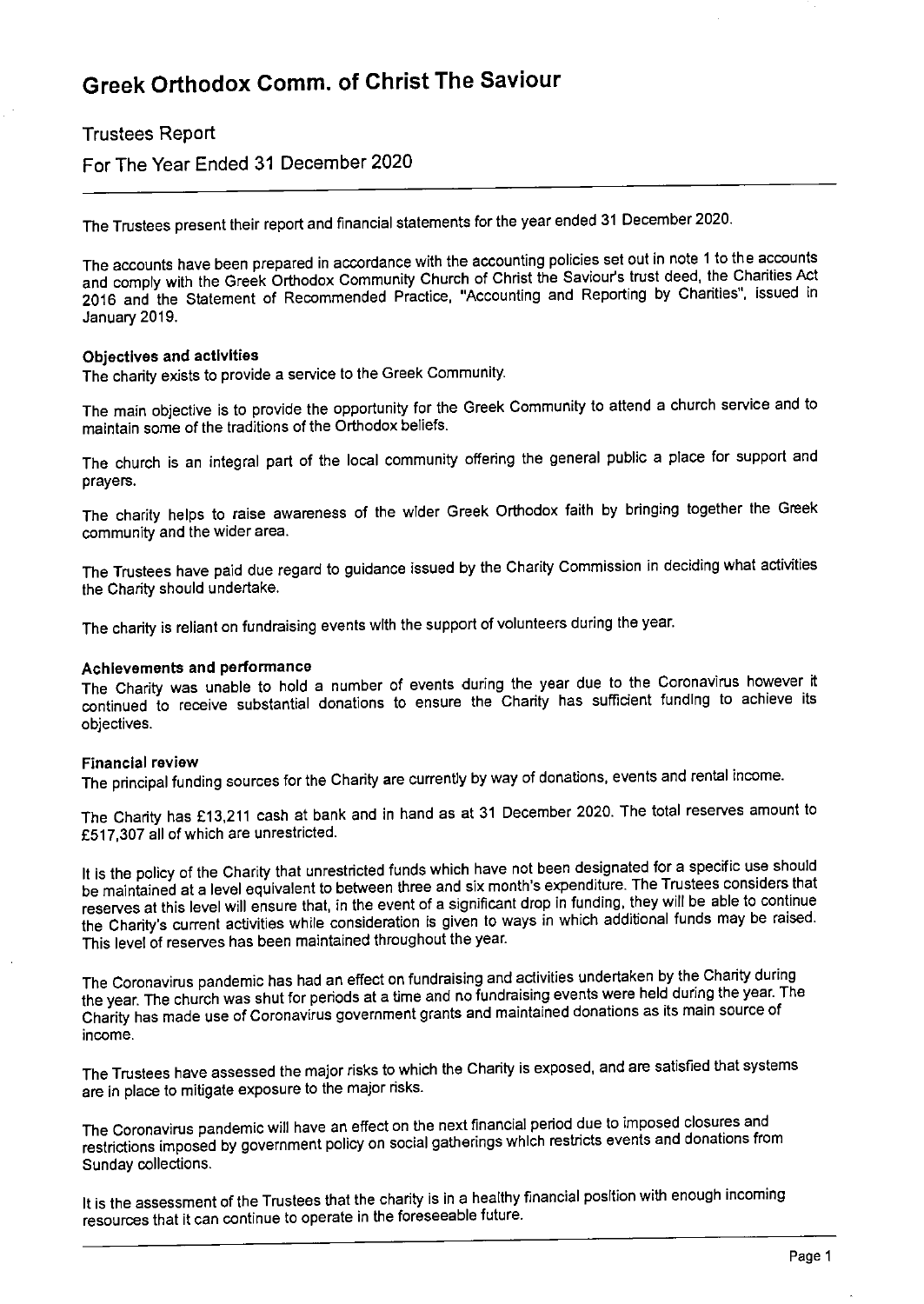Trustees Report (Continued) For The Year Ended 31 December 2020

#### Structure, governance and management

The Charity was established by a charitable trust deed on 29 January 1986.

The Trustees who served during the year and up to the date of signature of the financial statements were: Mr K Kokkinos Mr V Vasiliou Mr L Silver Mr M Serghiou Lati His Eminence Archbishop Niketas of Thyateria and Great Britain

기가 회의하고 있는 과학이 한정했다.

In selecting individuals for appointment as Trustees, the Trustees will have regard for the skills, knowledge and experience needed for the effective administration of the Charity.

The board of Trustees is authorised to appoint new trustees to fill vacancies arising through resignation or death of an existing trustee.

The trustees manage the day to day running of the charity with Mr <sup>K</sup> Kokkinos taking a key role.

None of the Trustees have any beneficial interest in the charity.

The Trustees report was approved by the Board of Trustees.

Mr V Vasilio**u** Trustee Dated: .... 7/xx/2a2 j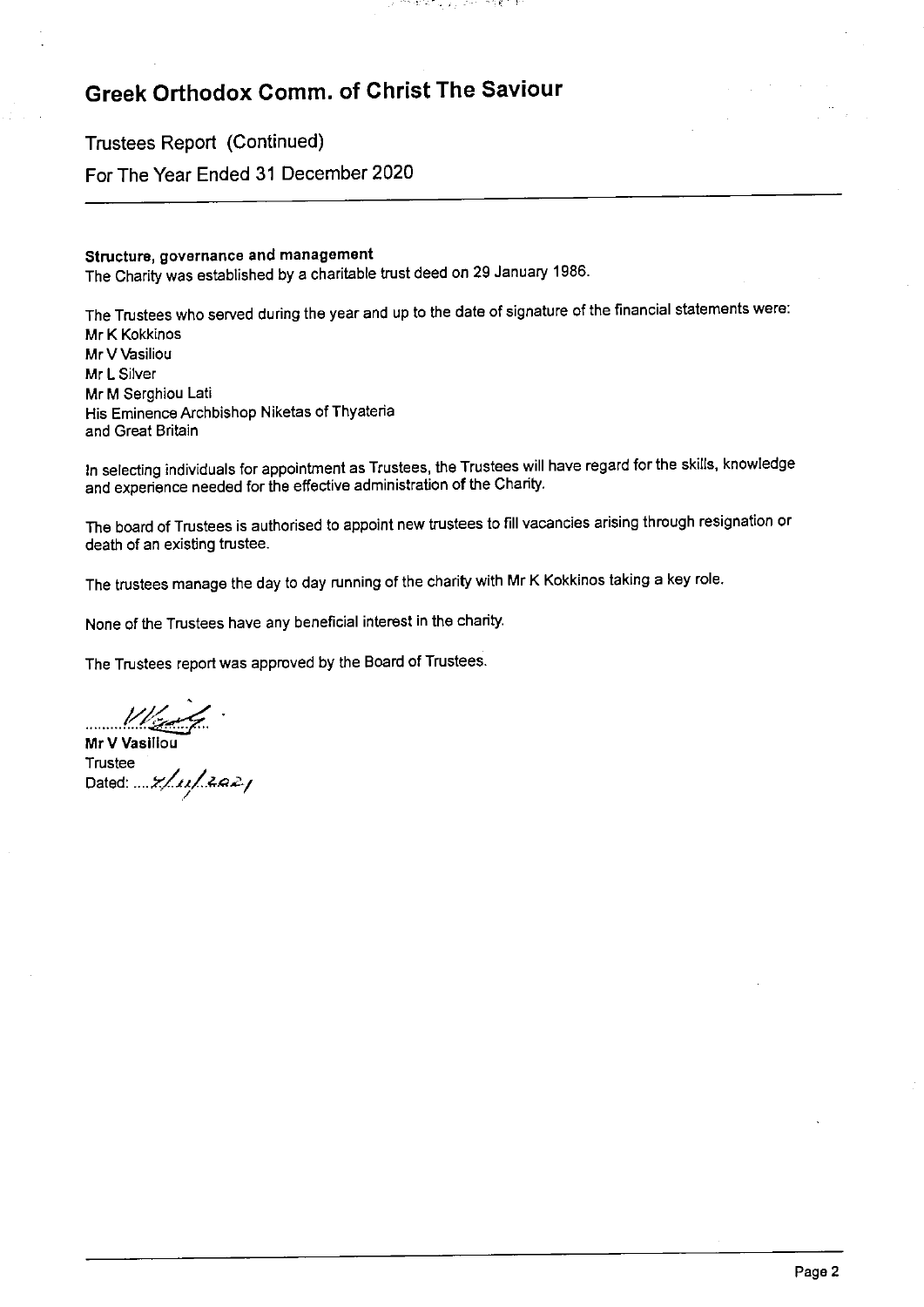Independent Examiner's Report

To The Trustees Of Greek Orthodox Comm. of Christ The Saviour

<sup>I</sup> report to the Trustees on my examination of the financial statements of Greek Orthodox Comm. of Christ The Saviour (the Charity) for the year ended 31 December 2020.

#### Responsibilities and basis of report

As the Trustees of the Charity you are responsible for the preparation of the financial statements in accordance with the requirements of the Charities Act 2016 (the 2016 Act).

<sup>I</sup> report in respect of my examination of the Charity's financial statements carried out under section 145 of the Charities Act. In canying out my examination <sup>I</sup> have followed all the applicable Directions given by the Charity Commission under section 145(5)(b) of the Charities Act.

#### Independent examiner's statement

Your attention is drawn to the fact that the charity has prepared financial statements in accordance with Accounting and Reporting by Charities preparing their accounts in accordance with the Financial Reporting Standard applicable in the UK and Republic of Ireland (FRS 102) in preference to the Accounting and Reporting by Charities: Statement of Recommended Practice issued cn <sup>1</sup> April 2005 (revised January 2019) which is referred to in the extant regulations but has now been withdrawn.

<sup>I</sup> understand that this has been done in order for financial statements to provide a true and fair view in accordance with Generally Accepted Accounting Practice effective for reporting periods beginning on or after <sup>1</sup> January 2019.

<sup>I</sup> have completed my examination. <sup>I</sup> confirm that no matters have come to my attention in connection with the examination giving me cause to believe that in any material respect:

- <sup>1</sup> accounting records were not kept in respect of the Charity as required by section 130 of the Charities Act 2016 Act; or
- 2 the financial statements do not accord with those records; or
- 3 the financial statements do not comply with the applicable requirements concerning the form and content of accounts set out in the Charities (Accounts and Reports) Regulations 2008 ether than any requirement that the accounts give a true and fair view which is not <sup>a</sup> matter considered as part of an independent examination.

I have no concerns and have come across no other matters in connection with the examination to which attention should be drawn in this report in order to enable a proper understanding of the financial statements to be reached.

 $\sim$ 

thos Louca, FCGA, ICPAC (Senior Staturoy Auditor) for and on behalf of Loucas

71 Bellegrove Road **Welling** Kent DA16 3PG

 $Dated: 2510/2021$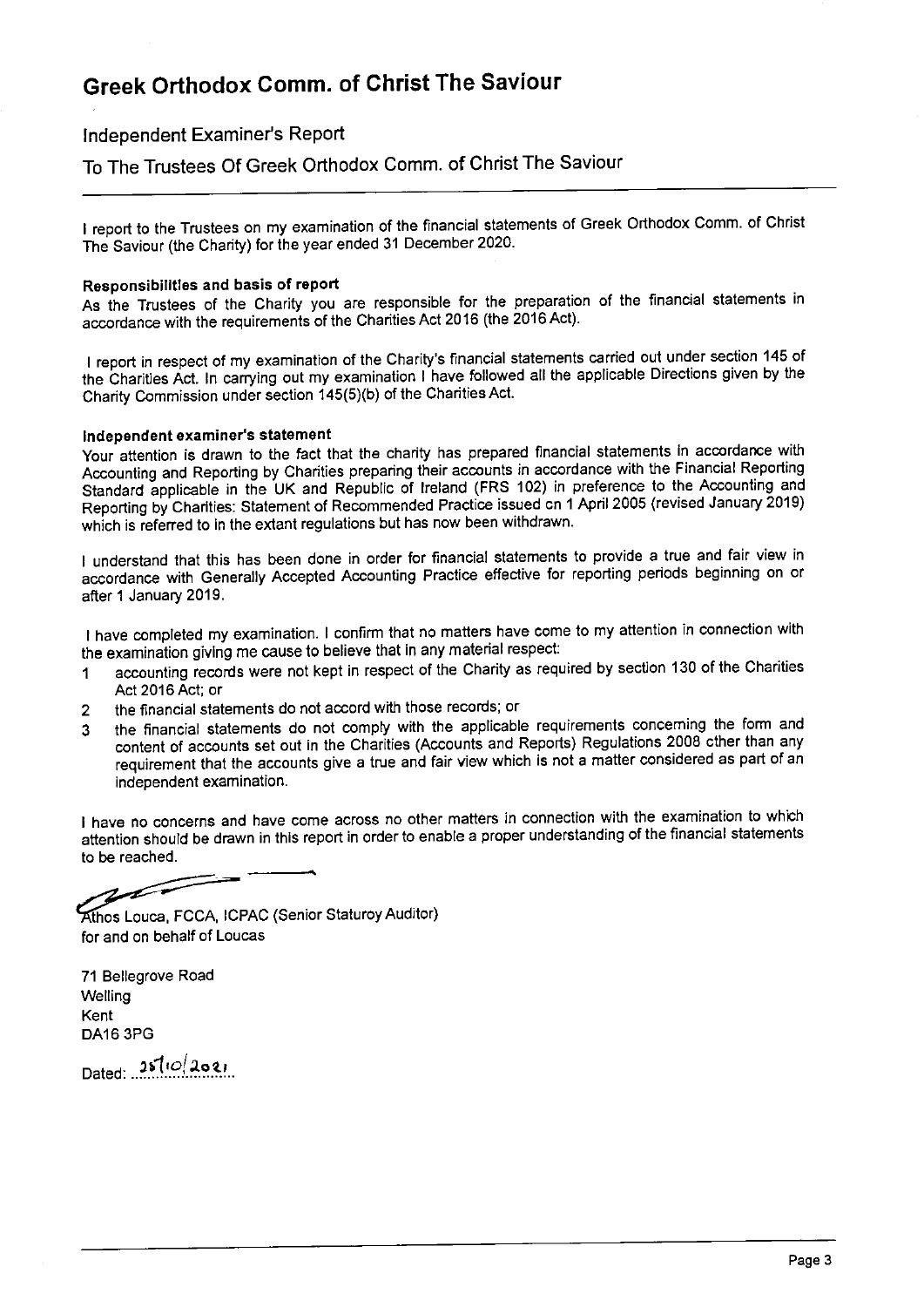### Statement Of Financial Activities Including Income And Expenditure Account

### For The Year Ended 31 December 2020

|                                                   | <b>Notes</b> | Unrestricted Unrestricted<br>funds<br>2020<br>£ | funds<br>2019<br>£ |
|---------------------------------------------------|--------------|-------------------------------------------------|--------------------|
| Income from:                                      | 3            | 54,478                                          | 49,152             |
| Donations and legacies                            |              |                                                 |                    |
| Charitable activities<br>Charitable Income        | 4            | 4,860                                           | 7,855              |
| Investments                                       | 5            | 15,301                                          | 14,575             |
| Total income                                      |              | 74,639                                          | 71,582             |
| <b>Expenditure on:</b>                            | 6            | 4,474                                           | 5,773              |
| Raising funds                                     |              |                                                 |                    |
| Charitable activities                             | 7            | 24,580                                          | 29,076             |
| Other                                             | 10           | 115                                             | 400                |
| Total resources expended                          |              | 29,169                                          | 35,249             |
| Net income for the year/<br>Net movement in funds |              | 45,470                                          | 36,333             |
| Fund balances at 1 January 2020                   |              | 471,837                                         | 435,504            |
| Fund balances at 31 December 2020                 |              | 517,307                                         | 471,837            |
|                                                   |              |                                                 |                    |

The statement of financial activities indudes all gains and losses recognised in the year.

All income and expenditure derive from continuing activities.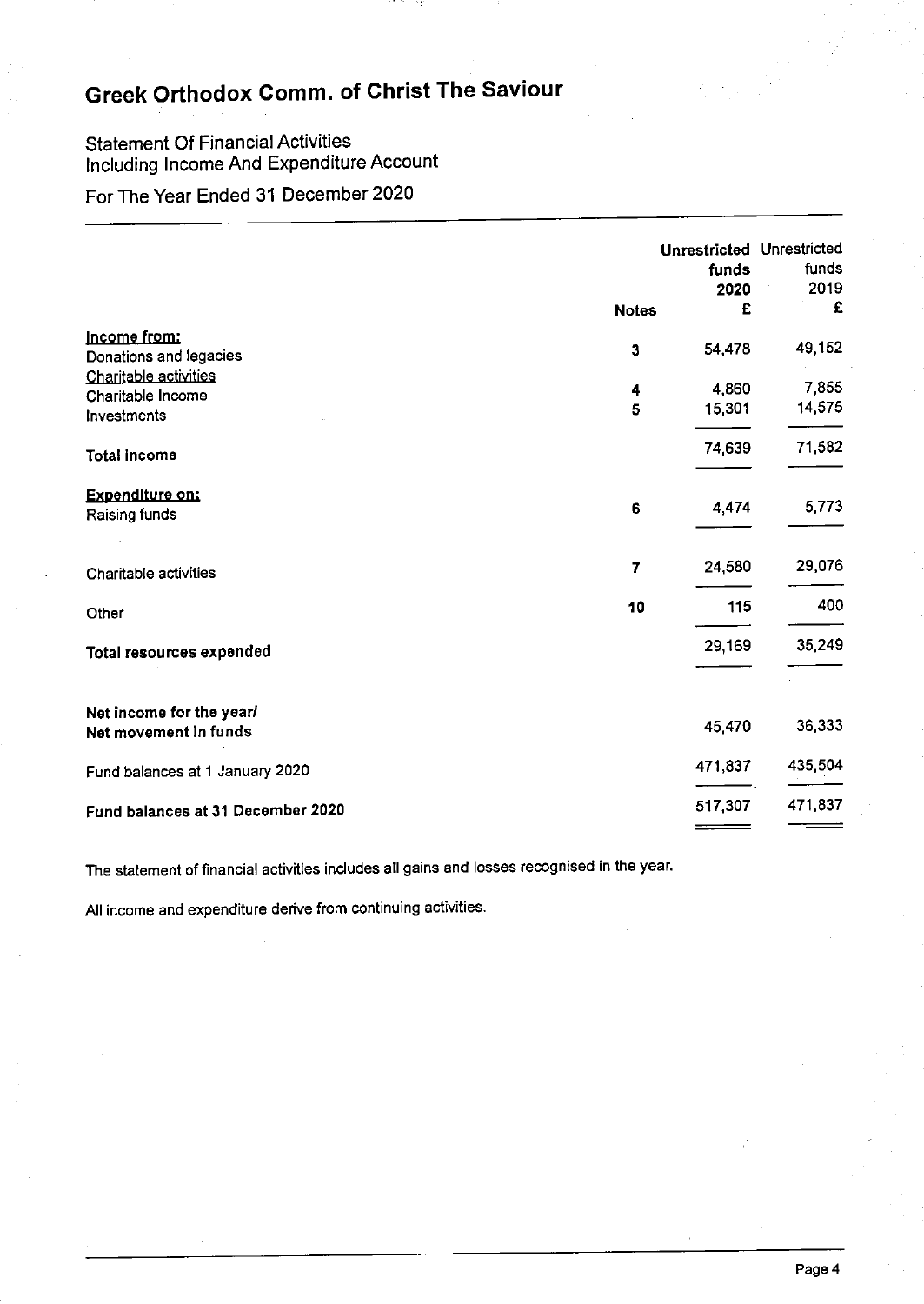#### Balance Sheet

As At 31 December 2020

|                                       |              | 2020      |          | 2019      |           |
|---------------------------------------|--------------|-----------|----------|-----------|-----------|
|                                       | <b>Notes</b> | £         | £        | £         | £         |
| <b>Fixed assets</b>                   |              |           |          |           |           |
| Tangible assets                       | 11           |           | 542,913  |           | 543,318   |
| <b>Current assets</b>                 |              |           |          |           |           |
| <b>Debtors</b>                        | 12           | 3,409     |          | 1.162     |           |
| Cash at bank and in hand              |              | 13,212    |          | 2,122     |           |
|                                       |              | 16,621    |          | 3 2 8 4   |           |
| Creditors: amounts falling due within | 13           | (42, 227) |          | (74, 765) |           |
| one year                              |              |           |          |           |           |
| Net current liabilities               |              |           | (25,606) |           | (71, 481) |
|                                       |              |           | 517,307  |           | 471,837   |
| Total assets less current liabilities |              |           |          |           |           |
| Income funds                          |              |           |          |           |           |
| Unrestricted funds                    |              |           | 517,307  |           | 471,837   |
|                                       |              |           |          |           |           |
|                                       |              |           | 517,307  |           | 471,837   |
|                                       |              |           |          |           |           |

The financial statements were approved by the Trustees on . 41117.

U les

Mr V Vasiliou Trustee

 $\ddot{\phantom{0}}$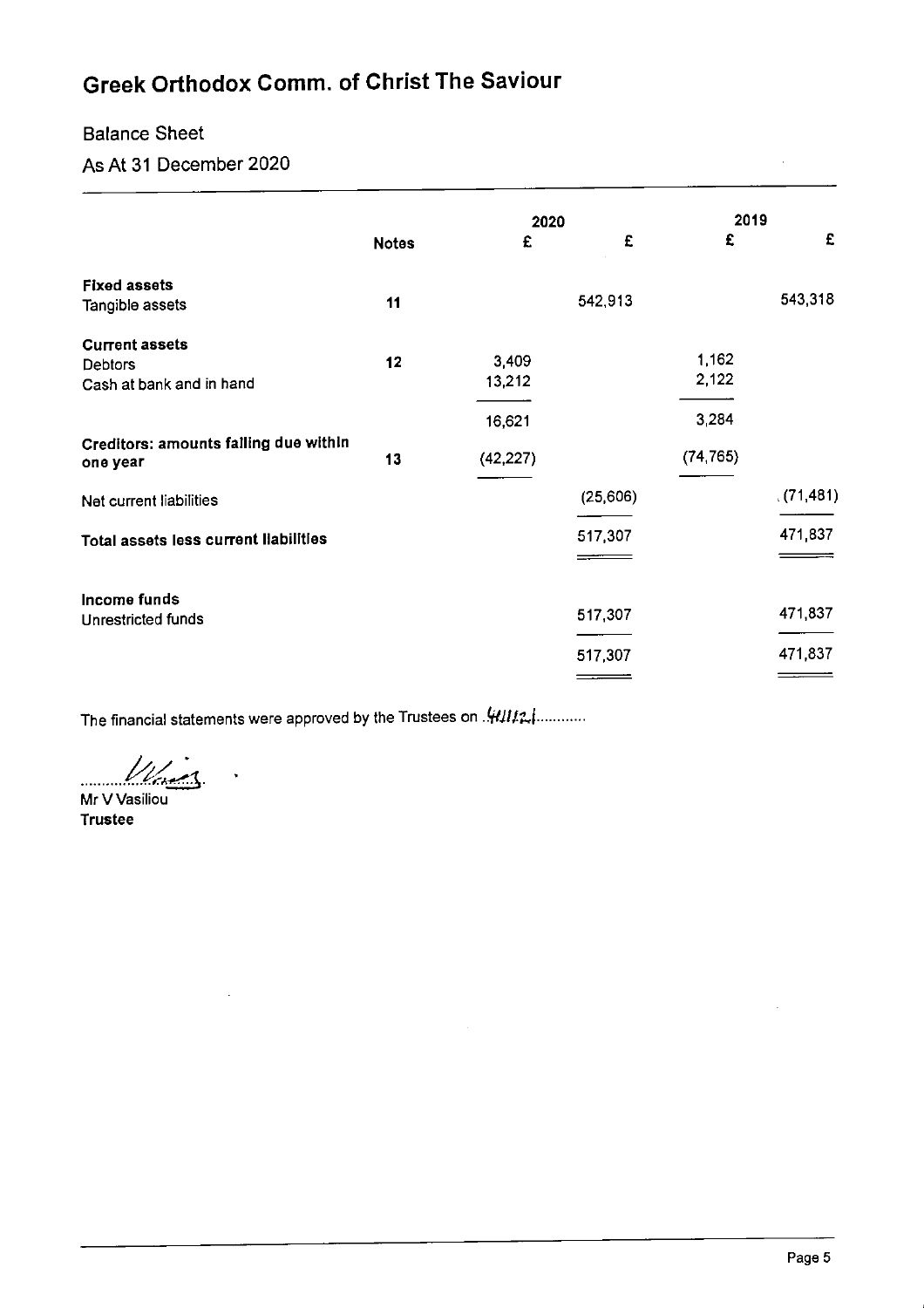Notes To The Financial Statements

For The Year Ended 31 December 2020

#### Accounting policies 1

#### Accounting convention

The financial statements have been prepared in accordance with the Charity's governing document, the Charities Act 2016 and "Accounting and Reporting by Charities: Statement of Recommended Practice applicable to charities preparing their accounts in acccrdance with the Financial Reporting Standard applicable in the UK and Republic of Ireland (FRS 102)' (as amended for accounting periods commencing from 1 January 2019). The Charity is a Public Benefit Entity as defined by FRS 102.

The Charity has taken advantage of the provisicns in the SORP for charities applying FRS 102 Update Bulletin <sup>1</sup> not to prepare a Statement of Cash Flows.

The financial statements have departed from the Charities (Accounts and Reports) Regulations 2008 only to the extent required to provide a true and fair view. This departure has involved following the Statement of Recommended Practice for charities applying FRS 102 rather than the version of the Statement of Recommended Practice which is referred to in the Regulations but which has since been withdrawn.

The financial statements are prepared in sterling, which is the functional currency of the Charity. Monetary amounts in these financial statements are rounded to the nearest £.

The financial statements have been prepared under the historical cost convention, modified to include the revaluation of freehold properties and to include investment properties and certain financial instruments at fair value. The principal accounting policies adopted are set out below.

#### 1.2 Going concern

At the time of approving the financial statements, the Trustees have a reasonable expectation that the Charity has adequate resources to continue in operational existence for the foreseeable future. Thus the Trustees continue to adopt the going concern basis of accounting in preparing the financial statements.

#### 1.3 Charitable funds

Unrestricted funds are available for use at the discretion of the Trustees in furtherance of their charitable objectives.

Restricted funds are subject to specific conditions by donors as to how they may be used. The purposes and uses of the restricted funds are set out in the notes to the financial statements.

Endowment funds are subject to specific conditions by donors that the capital must be maintained by the Charity.

#### 1.4 Income

Income is recognised when the Charity is legally entitled to it after any performance conditions have been met, the amounts can be measured reliably, and it is probable that income will be received.

Cash donations are recognised on receipt. Other donations are recognised once the Charity has been notified of the donation, unless performance conditions require deferral of the amount. Income tax recoverable in relation to donations received under Gift Aid or deeds of covenant is recognised at the time of the donation.

Legacies are recognised on receipt or otherwise if the Charity has been notified of an impending distribution, the amount is known, and receipt is expected. If the amount is not known, the legacy is treated as a contingent asset.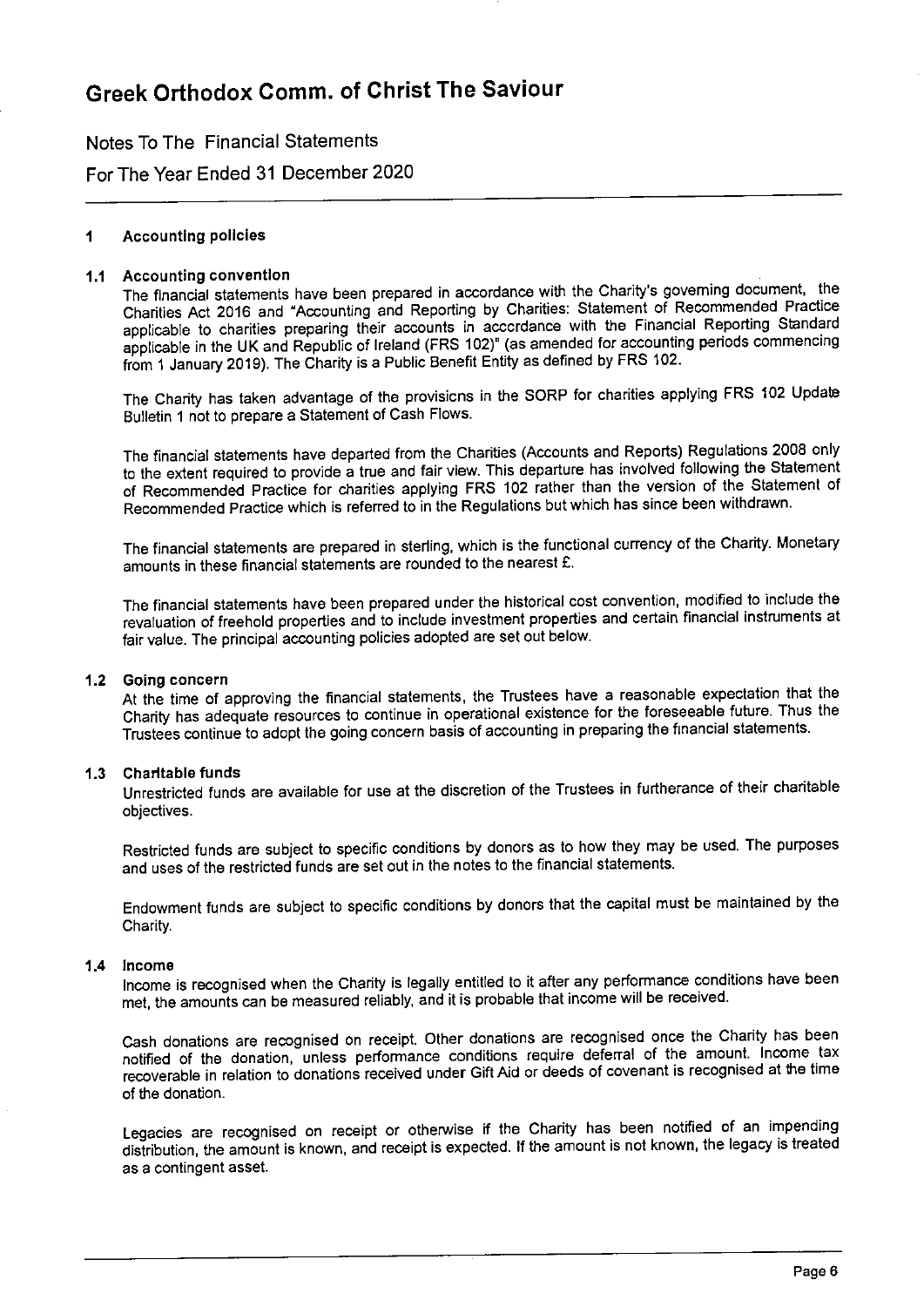Notes To The Financial Statements (Continued)

For The Year Ended 31 December 2020

#### Accounting policies (Continued)  $\overline{\mathbf{1}}$

#### 1.5 Tangible fixed assets

Tangible fixed assets are initially measured at cost and subsequently measured at cost or valuation, net of depreciation and any impairment losses.

Depreciation is recognised so as to write off the cost or valuation of assets less their residual values over their useful lives on the following bases:

Land and buildings Plant and machinery Nil 25% reducing balance

The gain or loss arising on the disposal of an asset is determined as the difference between the sale proceeds and the canying value of the asset, and is recognised in net income/(expenditure) for the year.

#### 1.6 Impairment of fixed assets

At each reporting end date, the Charity reviews the carrying amounts of its tangible assets to determine whether there is any indication that those assets have suffered an impairment loss. If any such indication exists, the recoverable amount of the asset is estimated in order to determine the extent of the impairment loss (if any).

Recoverable amount is the higher of fair value less costs to sell and value in use. In assessing value in use, the estimated future cash flows are discounted to their present value using a pre-tax discount rate that reflects current market assessments of the time value of money and the risks specific to the asset for which the estimates of future cash flows have not been adjusted.

If the recoverable amount of an asset is estimated to be less than its carrying amount, the carryhg amount of the asset is reduced to its recoverable amount. An impairment loss is recognised immediately in income/ (expenditure for the year, unless the relevant asset is carried at <sup>a</sup> revalued amount, in which case the impairment loss is treated as a revaluation decrease.

Recognised impairment losses are reversed if, and only if, the reasons for the impairment loss have ceased to apply. Where an impairment loss subsequently reverses, the carrying amount of the asset is increased to the revised estimate of its recoverable amount, but so that the increased carrying amount does not exceed the carrying amount that would have been determined had no impairment loss been recognised for the asset in prior years. <sup>A</sup> reversal of an impairment loss is recognised immediately, unless the relevant asset is carried in at a revalued amount, in which case the reversal of the impairment loss is treated as a revaluation increase.

#### 1.7 Cash and cash equivalents

Cash and cash equivalents include cash in hand, deposits held at call with banks, other short-term liquid investments with original maturities of three months or less, and bank overdrafts. Bank overdrafts are shown within borrowings in current liabilities.

#### 1.8 Financial instruments

The Charity has elected to apply the provisions of Section <sup>11</sup> 'Basic Financial Instruments' and Section <sup>12</sup> 'Other Financial Instruments Issues' of FRS 102 to all of its financial instruments.

Financial instruments are recognised in the Charity's balance sheet when the Charity becomes party to the contractual provisions of the instrument.

Financial assets and liabilities are offset, with the net amounts presented in the financial statements, when there is <sup>a</sup> legally enforceable right to set off the recognised amounts and there is an intention to settle on <sup>a</sup> net basis or to realise the asset and settle the liability simultaneously.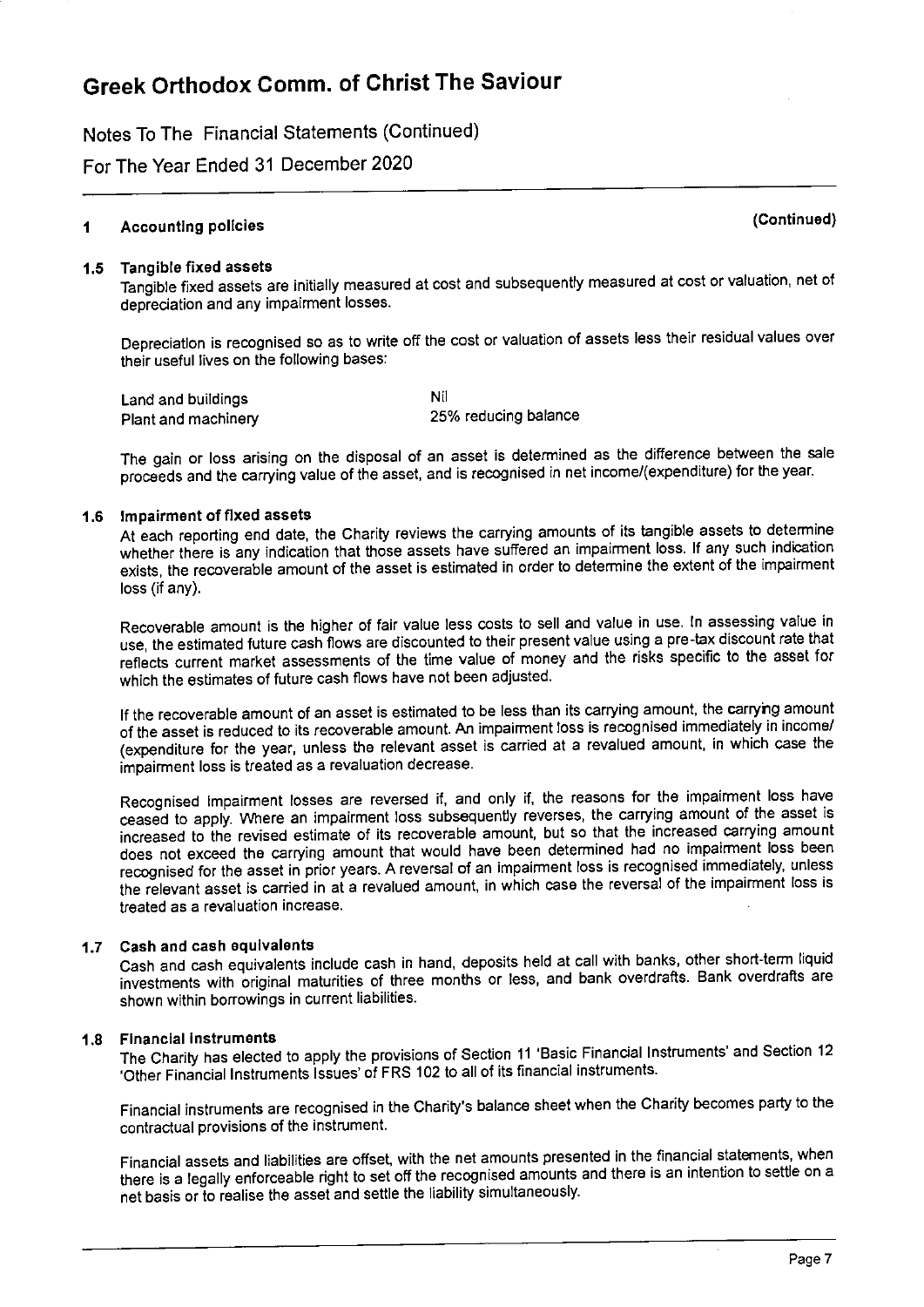Notes To The Financial Statements (Continued)

For The Year Ended 31 December 2020

### <sup>1</sup> Accounting policies (Continued)

#### Basic Binanciai assets

Basic financial assets, which include debtors and cash and bank balances, are initially measured at transaction price including transaction costs and are subsequently carried at amortised cost using the effective interest method unless the arrangement constitutes a financing transaction, where the transaction is measured at the present value of the future receipts discounted at a market rate of interest. Financial assets classified as receivable within one year are not amortised.

#### **Basic financial liabilities**

Basic financial liabilities, including creditors and bank loans are initially recognised at transaction price unless the arrangement constitutes a financing transaction, where the debt instrument is measured at the present value of the future payments discounted at a market rate of interest. Finanoial liabilities classified as payable within one year are not amortised.

Debt instruments are subsequently carried at amortised cost, using the effective interest rate method.

Trade creditors are obligations to pay for goods or services that have been acquired in the ordinary course of operations from suppliers. Amounts payable are classified as current liabilities if payment is due within one year or less. If not, they are presented as non-current liabilities. Trade creditors are recognised initially at transaction price and subsequently measured at amortised cost using the effective interest method.

#### Derecognition of financial liabilities

Financial liabilities are derecognised when the Charity's contractual obligations expire or are discharged or cancelled.

#### 1.9 Taxatlon

The Charity is exempt from corporation tax on its charitable activities.

#### 1.10 Employee benefits

The cost of any unused holiday entitlement is recognised in the period in which the employee's services are received.

Termination benefits are recognised immediately as an expense when the Charity is demonstrably committed to terminate the employment of an employee or to provide termination benefits.

#### 2 Critical accounting estimates and judgements

In the application of the Charity's accounting policies, the Trustees are required to make judgements, estimates and assumptions about the carrying amount of assets and liabilities that are not readily apparent from other sources. The estimates and associated assumptions are based on historical experience and other factors that are considered to be relevant. Actual results may differ from these estimates.

The estimates and underlying assumptions are reviewed on an ongoing basis. Revisions to accounting estimates are recognised in the period in which the estimate is revised where the revision affects only that period, or in the period of the revision and future periods where the revision affects both current and future penods.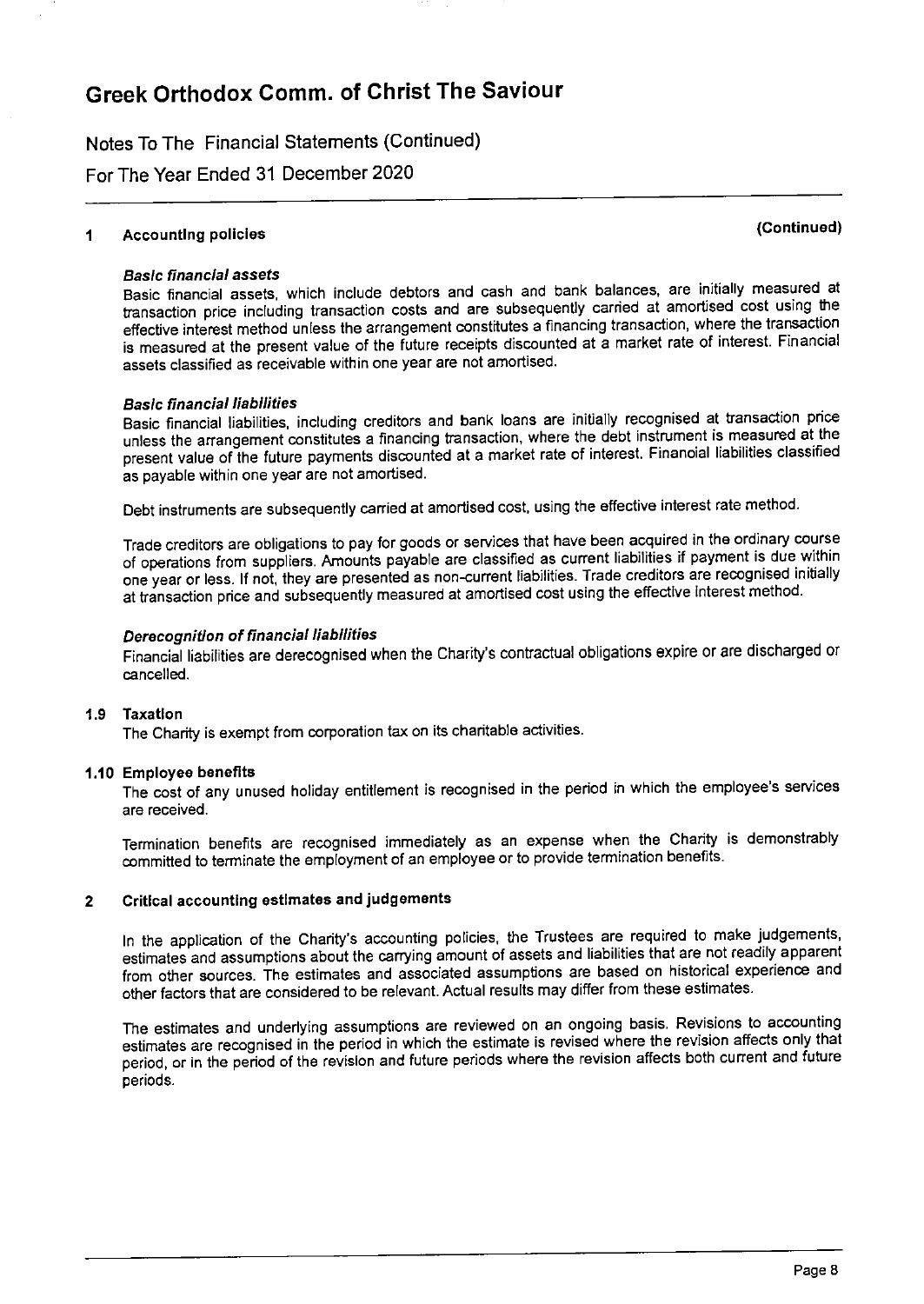Notes To The Financial Statements (Continued)

For The Year Ended 31 December 2020

#### 3 Donations and legacies

|                                                                                                        | Unrestricted Unrestricted<br>funds | funds            |
|--------------------------------------------------------------------------------------------------------|------------------------------------|------------------|
|                                                                                                        | 2020<br>£                          | 2019<br>£        |
| Donations and gifts<br>Government grants receivable                                                    | 37,139<br>17,339<br>54,478         | 49 152<br>49,152 |
| Grants receivable for core activities<br>Coronavirus grant<br>Coronavirus Job Retention Support Scheme | 10,000<br>7,339<br>17,339          |                  |

#### 4 Charitable activities

|                                                    | Charitable<br>Income<br>2020<br>£ | Charitable<br><b>Income</b><br>2019<br>£ |
|----------------------------------------------------|-----------------------------------|------------------------------------------|
| Charitable income                                  | 4,860                             | 7.855                                    |
| Charitable trading income<br>Baptisms and funerals | 4,860                             | 7,855                                    |

#### 5 Investments

|                     | <b>Unrestricted Unrestricted</b><br>funds | funds          |
|---------------------|-------------------------------------------|----------------|
|                     | 2020                                      | 2019           |
|                     | £                                         | £              |
| Rental income       | 15,300                                    | 14 573         |
| Interest receivable | 4                                         | $\overline{2}$ |
|                     |                                           |                |
|                     | 15,301                                    | 14,575         |
|                     |                                           |                |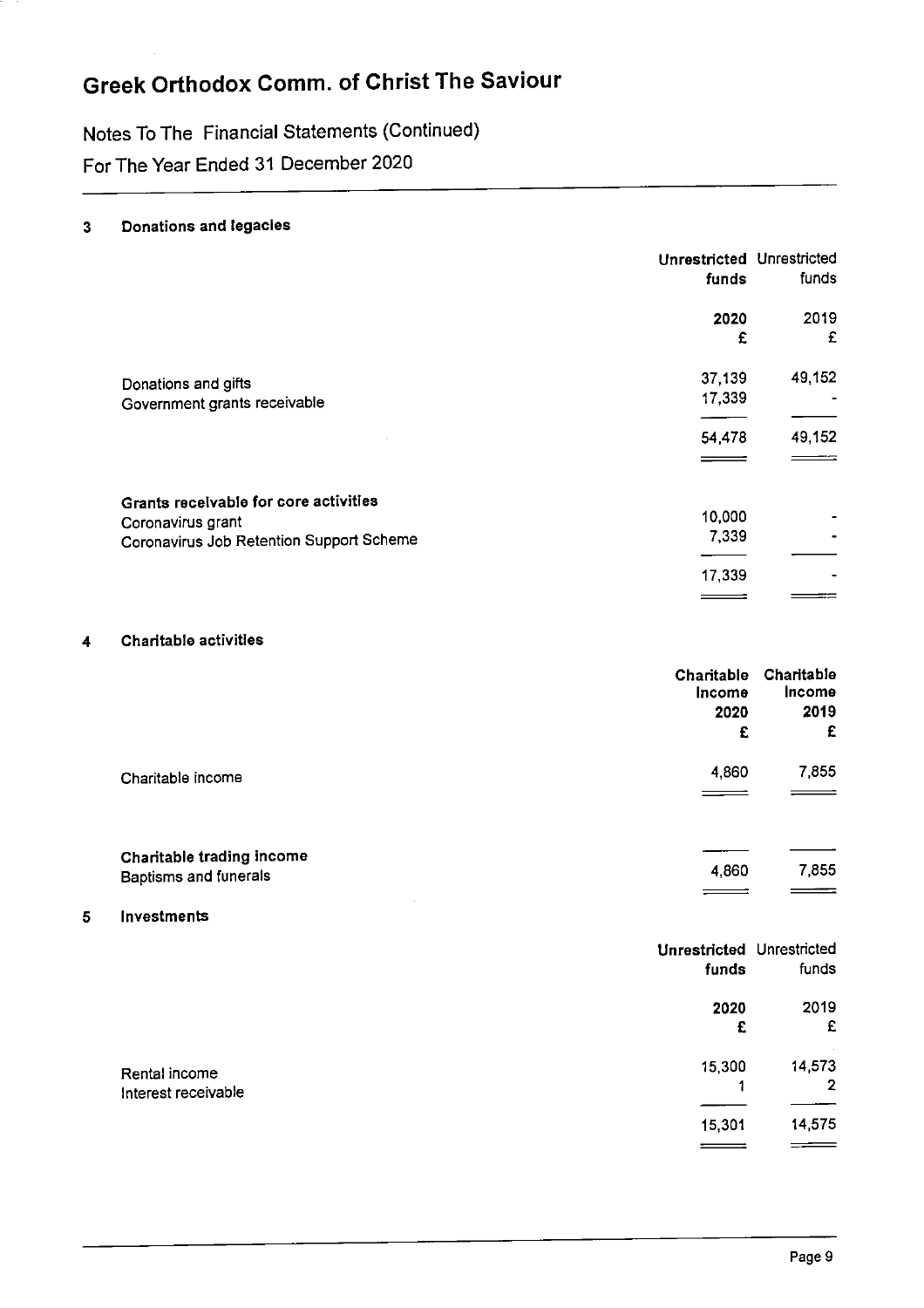Notes To The Financial Statements (Continued)

For The Year Ended 31 December 2020

#### 6 Raising funds

| Unrestricted Unrestricted<br>funds | funds |
|------------------------------------|-------|
| 2020                               | 2019  |
| £                                  | £     |
|                                    | 824   |
| 1.660                              | 2,969 |
| 2,814                              | 1,980 |
| 4.474                              | 5,773 |
|                                    |       |

#### 7 Charitable activities

|                                  | <b>Expenditure Expenditure</b> | Charitable Charitable |
|----------------------------------|--------------------------------|-----------------------|
|                                  | 2020                           | 2019                  |
|                                  | £                              | £                     |
| Staff costs                      | 14,010                         | 16,200                |
| Depreciation and impairment      | 405                            | 541                   |
| Administrative costs             | 3,363                          | 2,983                 |
| Church repairs and upkeep costs. | 6,802                          | 9,352                 |
| Charitable activities            | 24,580                         | 29,076                |
|                                  |                                |                       |

#### 8 Trustees

None of the Trustees (or any persons connected with them) received any remuneration or benefits from the Charity during the year.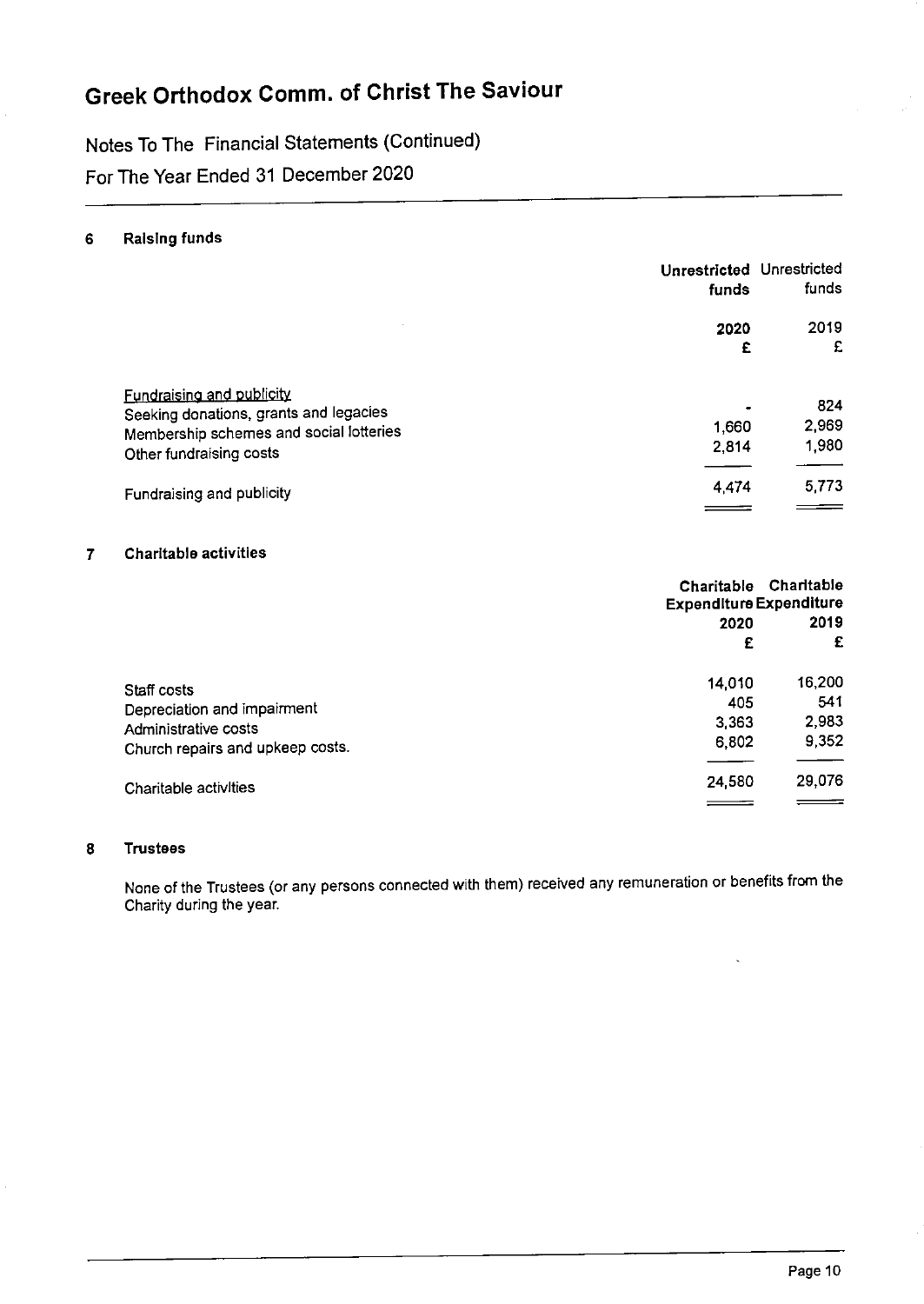Notes To The Financiai Statements (Continued) For The Year Ended 31 December 2020

#### 9 Employees

The average monthly number of employees during the year was:

|                         | 2020<br><b>Number</b> | 2019<br><b>Number</b> |
|-------------------------|-----------------------|-----------------------|
|                         | 1                     | $\mathbf 1$           |
| <b>Employment costs</b> | 2020<br>£             | 2019<br>£             |
| Wages and salaries      | 14,010                | 16,200                |

No employees received employee benefits of more than 560,000 in the year.

10 Other

|    |                                  |           | <b>Unrestricted Unrestricted</b><br>funds | funds        |
|----|----------------------------------|-----------|-------------------------------------------|--------------|
|    |                                  |           | 2020                                      | 2019         |
|    | Other expenditure                |           | 115                                       | 400          |
| 11 | Tangible fixed assets            | Land and  | Plant and                                 | <b>Total</b> |
|    |                                  | buildings | machinery                                 |              |
|    |                                  | £         | £                                         | £            |
|    | Cost                             |           |                                           |              |
|    | At 1 January 2020                | 541,697   | 4,812                                     | 546,509      |
|    | At 31 December 2020              | 541,697   | 4,812                                     | 546,509      |
|    | Depreciation and impairment      |           |                                           |              |
|    | At 1 January 2020                |           | 3,191                                     | 3,191        |
|    | Depreciation charged in the year |           | 405                                       | 405          |
|    | At 31 December 2020              |           | 3,596                                     | 3,596        |
|    | Carrying amount                  |           |                                           |              |
|    | At 31 December 2020              | 541,697   | 1,216                                     | 542,913      |
|    | At 31 December 2019              | 541,697   | 1,621                                     | 543,318      |
|    |                                  |           |                                           |              |